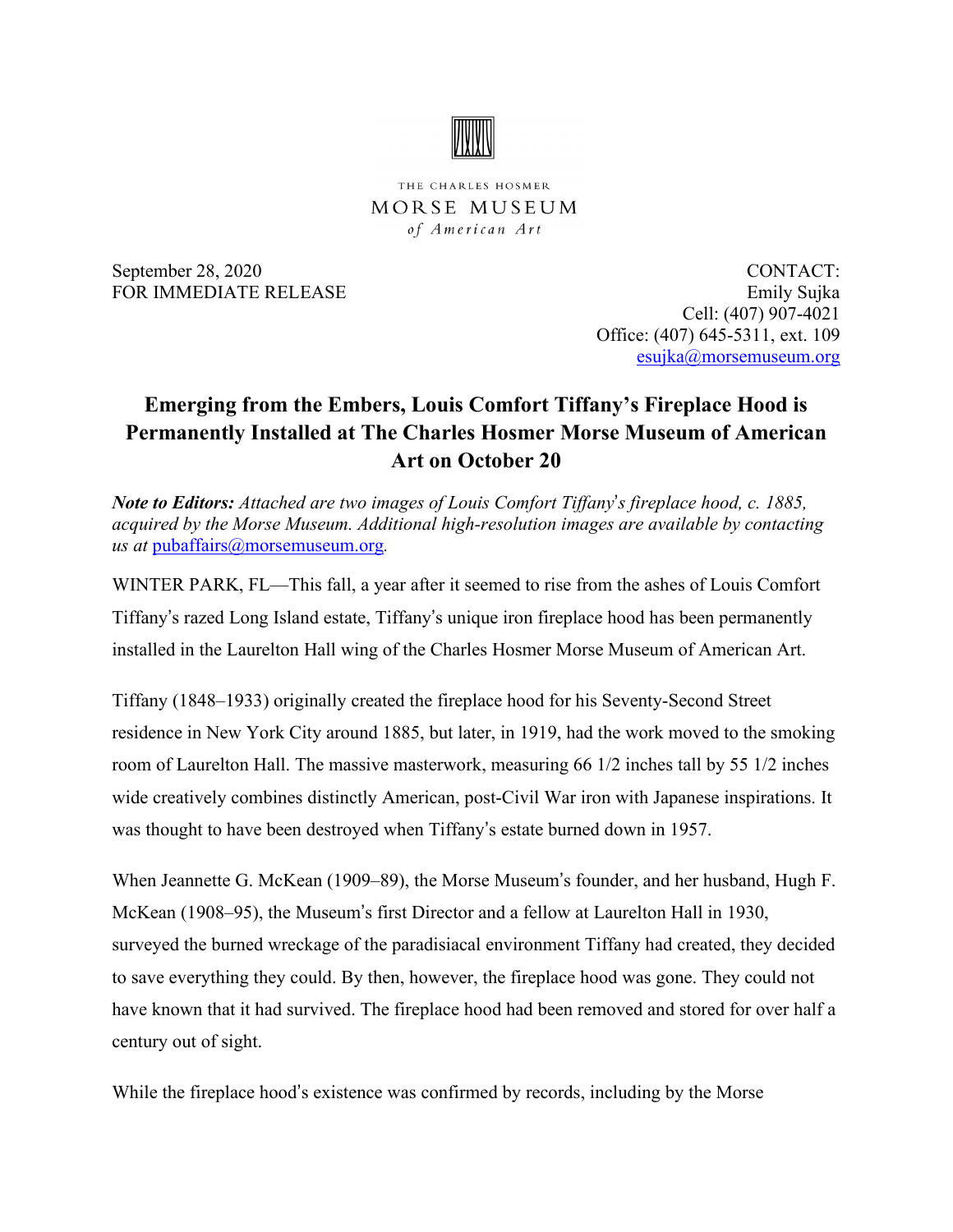Museum's vast collection of archival photography, it was unthinkable that it would not only one day be recovered, but joined with Tiffany's most personal works in the Morse's Laurelton Hall wing. "I'm absolutely elated to have such a meaningful example of Tiffany's ironwork at the Morse, reunited with the other works Tiffany had intended to be a part of his personal museum," said Curator and Collection Manager Jennifer Thalheimer.

The new Morse installation of the fireplace hood recalls Tiffany's original installation at his Seventy-Second Street home as well as his later reinstallation of the hood at Laurelton Hall. Though the fireplace hood itself is completely original, the *tsuba*, or Japanese sword guards, decorating the hood's surrounding panels, have been recreated to allow the visitor to better understand and appreciate the exotic and dramatic qualities of Tiffany's original conception. Tiffany had collected tsuba by the barrelful to be used in his interior design projects, and, just as he had them fashioned in his New York City residence, the reproduced metal discs decorate the walls in a spidery pattern in the Morse Museum's installation.

Following Tiffany's own placement of the work, the fireplace hood is set in a context of a group of art and architectural objects. Opposite the fireplace hood installation itself, an archival photograph shows the work as Tiffany installed it at Laurelton Hall.

In addition, the Laurelton Hall wing introductory gallery has been reinstalled to include plans and blueprints of Tiffany's country estate.

Tiffany's fireplace hood was purchased by the Morse from Lillian Nassau LLC with the generous assistance of Paul and Sharon Steinwachs.

The Morse Museum is home to the world's most comprehensive collection of works by American designer and artist Louis Comfort Tiffany (1848–1933), including the chapel interior he designed for the 1893 World's Columbian Exposition in Chicago and art and architectural objects from his celebrated Long Island home, Laurelton Hall. The Museum's holdings also include American art pottery, late 19th- and early 20th-century American paintings, graphics, and decorative art.

The Morse Museum is open 10 a.m. to 3 p.m., Tuesday through Saturday. All visits are by appointment only. Appointments may be made online by visiting the Museum's "Plan Your